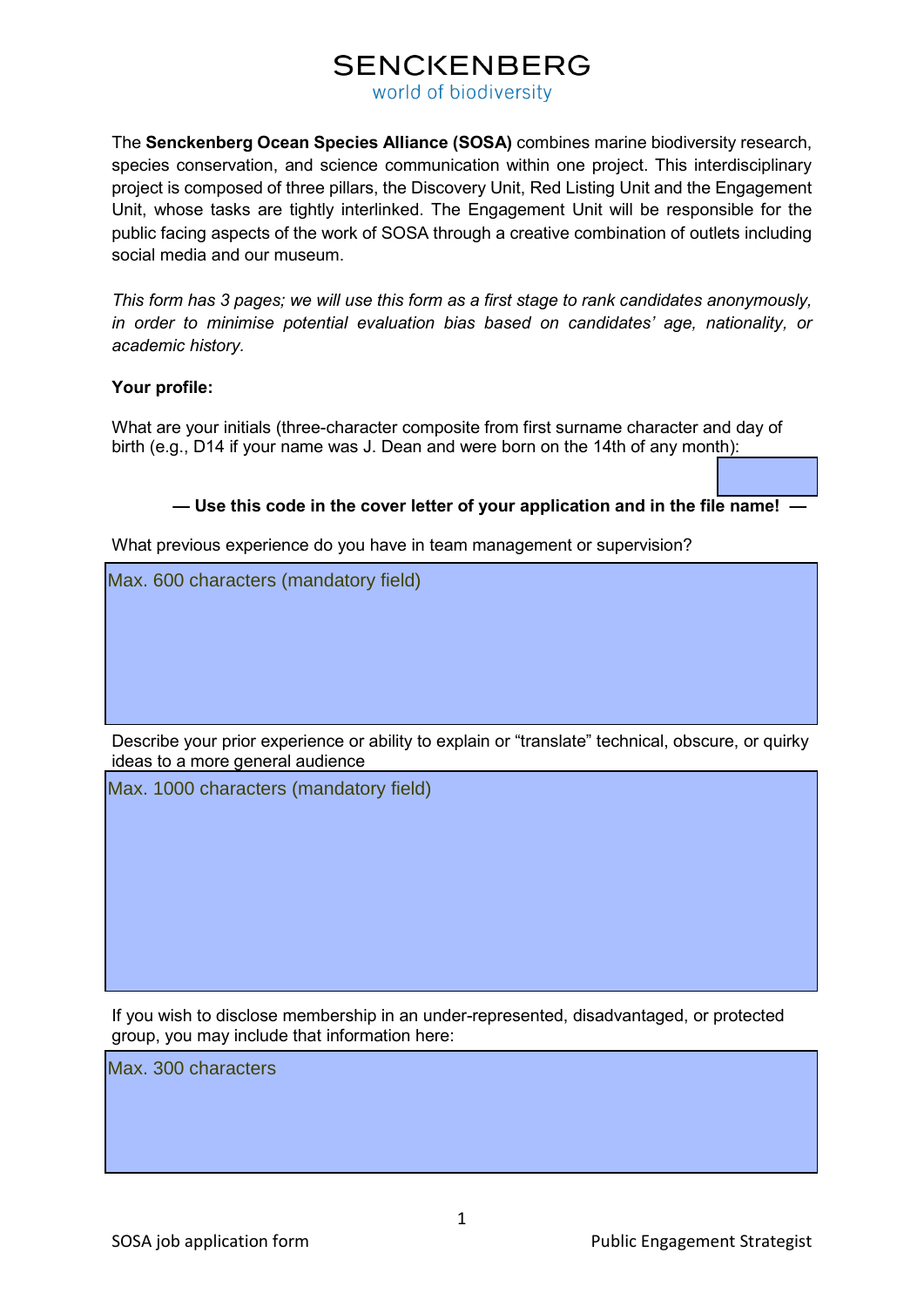### **SENCKENBERG** world of biodiversity

#### **Your vision:**

*The Engagement Strategist will recruit and lead a small team including a full time media assistant and a museum/curatorial apprentice. The successful candidate will coordinate their efforts with the Senckenberg communications department and the museum exhibition team in Frankfurt. As a public engagement position based within a scientific department and a team of scientists, this requires a high level of independence. It is critical that the Engagement Strategist shares the overall vision of SOSA – discovery, protection, and fascination with marine biodiversity – and can transmit that passion to new audiences.*

How can the work of the Engagement Unit create synergy with the other two priorities of SOSA: species conservation, and discovering new species?

Provide your vision here! Max. 1200 characters (mandatory field)

What is your vision for the SOSA Engagement Unit? What are the main tools you would use to deliver our vision to inspire awe and fascination for marine species to the world?

Provide your vision here! Max. 1200 characters (mandatory field)